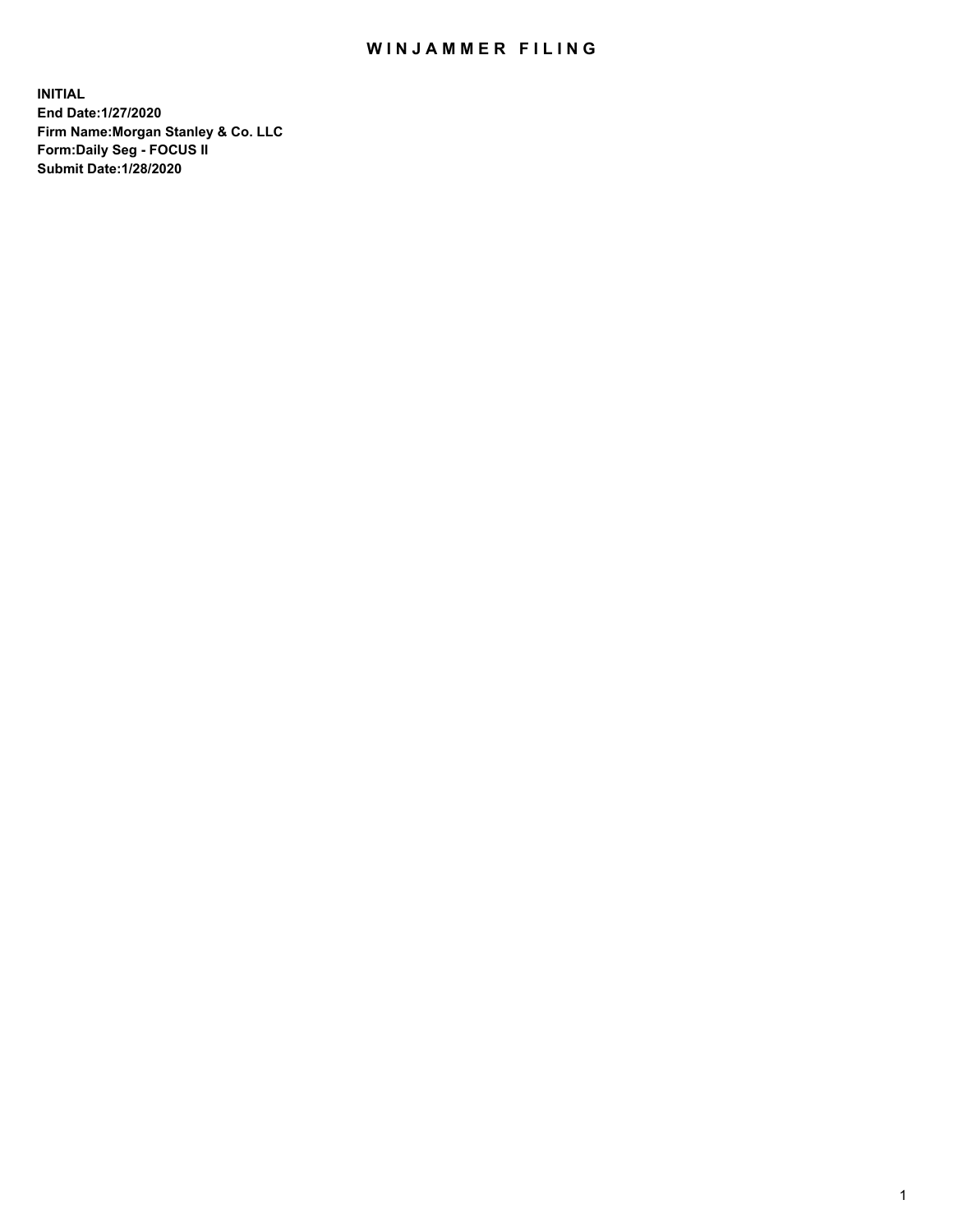**INITIAL End Date:1/27/2020 Firm Name:Morgan Stanley & Co. LLC Form:Daily Seg - FOCUS II Submit Date:1/28/2020 Daily Segregation - Cover Page**

| Name of Company                                                                   | Morgan Stanley & Co. LLC     |
|-----------------------------------------------------------------------------------|------------------------------|
| <b>Contact Name</b>                                                               | <b>Ikram Shah</b>            |
| <b>Contact Phone Number</b>                                                       | 212-276-0963                 |
| <b>Contact Email Address</b>                                                      | Ikram.shah@morganstanley.com |
| FCM's Customer Segregated Funds Residual Interest Target (choose one):            |                              |
| a. Minimum dollar amount: ; or                                                    | 235,000,000                  |
| b. Minimum percentage of customer segregated funds required:% ; or                | <u>0</u>                     |
| c. Dollar amount range between: and; or                                           | 0 <sub>0</sub>               |
| d. Percentage range of customer segregated funds required between: % and %.       | 0 <sub>0</sub>               |
| FCM's Customer Secured Amount Funds Residual Interest Target (choose one):        |                              |
| a. Minimum dollar amount: ; or                                                    | 140,000,000                  |
| b. Minimum percentage of customer secured funds required:%; or                    | <u>0</u>                     |
| c. Dollar amount range between: and; or                                           | 0 <sub>0</sub>               |
| d. Percentage range of customer secured funds required between:% and%.            | 0 <sub>0</sub>               |
| FCM's Cleared Swaps Customer Collateral Residual Interest Target (choose one):    |                              |
| a. Minimum dollar amount: ; or                                                    | 92,000,000                   |
| b. Minimum percentage of cleared swaps customer collateral required:% ; or        | <u>0</u>                     |
| c. Dollar amount range between: and; or                                           | <u>00</u>                    |
| d. Percentage range of cleared swaps customer collateral required between:% and%. | 00                           |

Attach supporting documents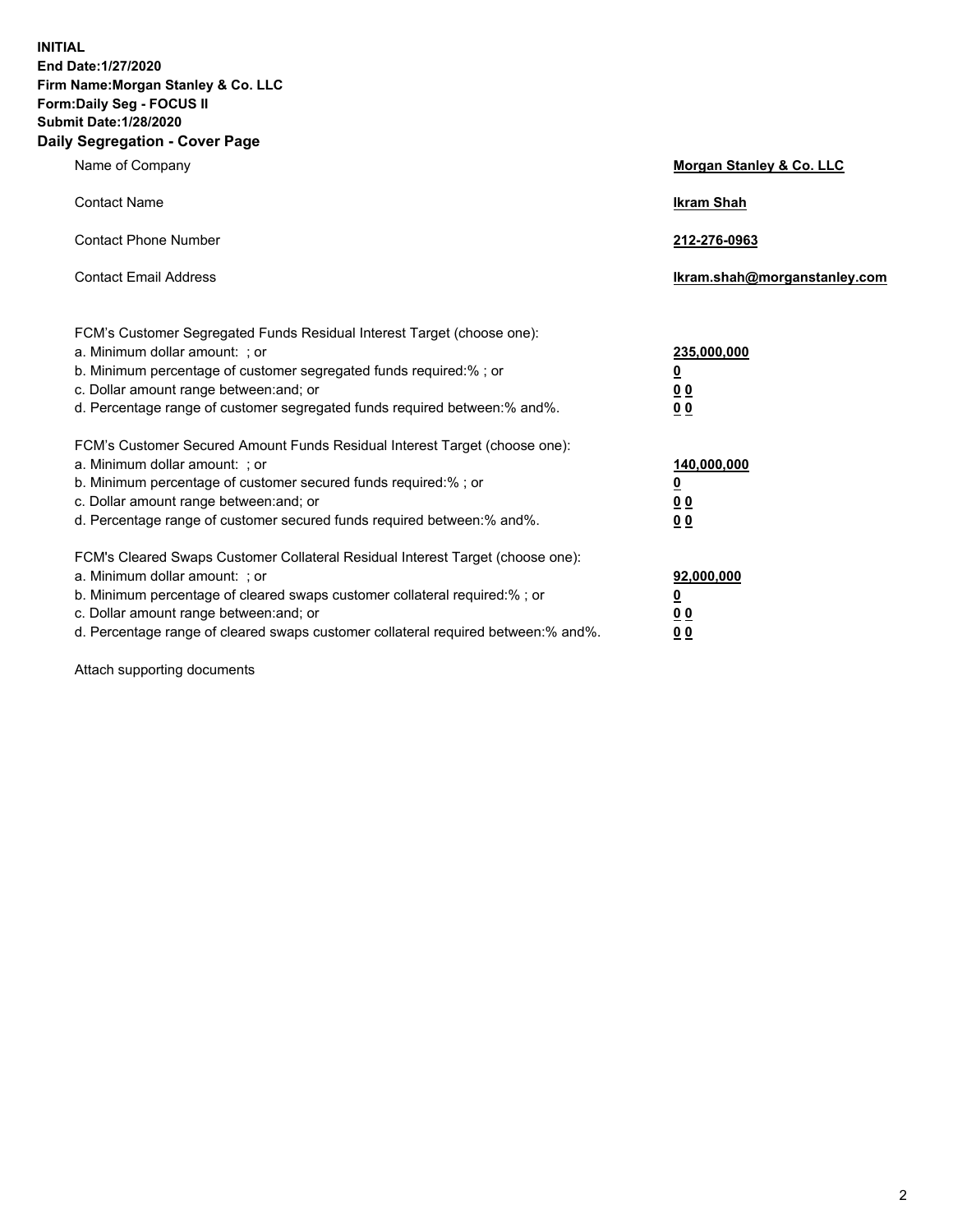| <b>INITIAL</b> | End Date: 1/27/2020<br>Firm Name: Morgan Stanley & Co. LLC<br>Form: Daily Seg - FOCUS II<br><b>Submit Date: 1/28/2020</b><br><b>Daily Segregation - Secured Amounts</b> |                                                   |
|----------------|-------------------------------------------------------------------------------------------------------------------------------------------------------------------------|---------------------------------------------------|
|                | Foreign Futures and Foreign Options Secured Amounts                                                                                                                     |                                                   |
|                | Amount required to be set aside pursuant to law, rule or regulation of a foreign<br>government or a rule of a self-regulatory organization authorized thereunder        | $0$ [7305]                                        |
| 1.             | Net ledger balance - Foreign Futures and Foreign Option Trading - All Customers                                                                                         |                                                   |
|                | A. Cash                                                                                                                                                                 | 3,299,338,357 [7315]                              |
|                | B. Securities (at market)                                                                                                                                               | 2,121,465,862 [7317]                              |
| 2.             | Net unrealized profit (loss) in open futures contracts traded on a foreign board of trade                                                                               | <u>-456,389,166</u> [7325]                        |
| 3.             | Exchange traded options                                                                                                                                                 |                                                   |
|                | a. Market value of open option contracts purchased on a foreign board of trade<br>b. Market value of open contracts granted (sold) on a foreign board of trade          | 3,772,124 [7335]<br>-7,121,085 [7337]             |
| 4.             | Net equity (deficit) (add lines 1.2. and 3.)                                                                                                                            | 4,961,066,092 [7345]                              |
| 5.             | Account liquidating to a deficit and account with a debit balances - gross amount                                                                                       | 359,644,578 [7351]                                |
|                | Less: amount offset by customer owned securities                                                                                                                        | -353,963,073 [7352] 5,681,505                     |
|                |                                                                                                                                                                         | [7354]                                            |
| 6.             | Amount required to be set aside as the secured amount - Net Liquidating Equity<br>Method (add lines 4 and 5)                                                            | 4,966,747,597 [7355]                              |
| 7.             | Greater of amount required to be set aside pursuant to foreign jurisdiction (above) or line<br>6.                                                                       | 4,966,747,597 [7360]                              |
|                | FUNDS DEPOSITED IN SEPARATE REGULATION 30.7 ACCOUNTS                                                                                                                    |                                                   |
| 1.             | Cash in banks                                                                                                                                                           |                                                   |
|                | A. Banks located in the United States                                                                                                                                   | 540,624,111 [7500]                                |
|                | B. Other banks qualified under Regulation 30.7                                                                                                                          | 506,509,240 [7520] 1,047,133,351                  |
|                |                                                                                                                                                                         | [7530]                                            |
| 2.             | Securities                                                                                                                                                              |                                                   |
|                | A. In safekeeping with banks located in the United States<br>B. In safekeeping with other banks qualified under Regulation 30.7                                         | 237,384,464 [7540]<br>0 [7560] 237,384,464 [7570] |
| 3.             | Equities with registered futures commission merchants                                                                                                                   |                                                   |
|                | A. Cash                                                                                                                                                                 | 13,652,199 [7580]                                 |
|                | <b>B.</b> Securities                                                                                                                                                    | $0$ [7590]                                        |
|                | C. Unrealized gain (loss) on open futures contracts                                                                                                                     | 1,707,329 [7600]                                  |
|                | D. Value of long option contracts                                                                                                                                       | $0$ [7610]                                        |
|                | E. Value of short option contracts                                                                                                                                      | 0 [7615] 15,359,528 [7620]                        |
| 4.             | Amounts held by clearing organizations of foreign boards of trade                                                                                                       |                                                   |
|                | A. Cash                                                                                                                                                                 | $0$ [7640]                                        |
|                | <b>B.</b> Securities                                                                                                                                                    | $0$ [7650]                                        |
|                | C. Amount due to (from) clearing organization - daily variation                                                                                                         | $0$ [7660]                                        |
|                | D. Value of long option contracts                                                                                                                                       | $0$ [7670]                                        |
| 5.             | E. Value of short option contracts                                                                                                                                      | 0 [7675] 0 [7680]                                 |
|                | Amounts held by members of foreign boards of trade<br>A. Cash                                                                                                           |                                                   |
|                | <b>B.</b> Securities                                                                                                                                                    | 2,435,707,726 [7700]<br>1,884,081,398 [7710]      |
|                | C. Unrealized gain (loss) on open futures contracts                                                                                                                     | -458,096,495 [7720]                               |
|                | D. Value of long option contracts                                                                                                                                       | 3,772,124 [7730]                                  |
|                | E. Value of short option contracts                                                                                                                                      | -7,121,085 [7735] 3,858,343,668                   |
|                |                                                                                                                                                                         | $[7740]$                                          |
| 6.             | Amounts with other depositories designated by a foreign board of trade                                                                                                  | $0$ [7760]                                        |
| 7.             | Segregated funds on hand                                                                                                                                                | $0$ [7765]                                        |
| 8.             | Total funds in separate section 30.7 accounts                                                                                                                           | 5,158,221,011 [7770]                              |
| 9.             | Excess (deficiency) Set Aside for Secured Amount (subtract line 7 Secured Statement<br>Page 1 from Line 8)                                                              | 191,473,414 [7380]                                |

- 10. Management Target Amount for Excess funds in separate section 30.7 accounts **140,000,000** [7780]
- 11. Excess (deficiency) funds in separate 30.7 accounts over (under) Management Target **51,473,414** [7785]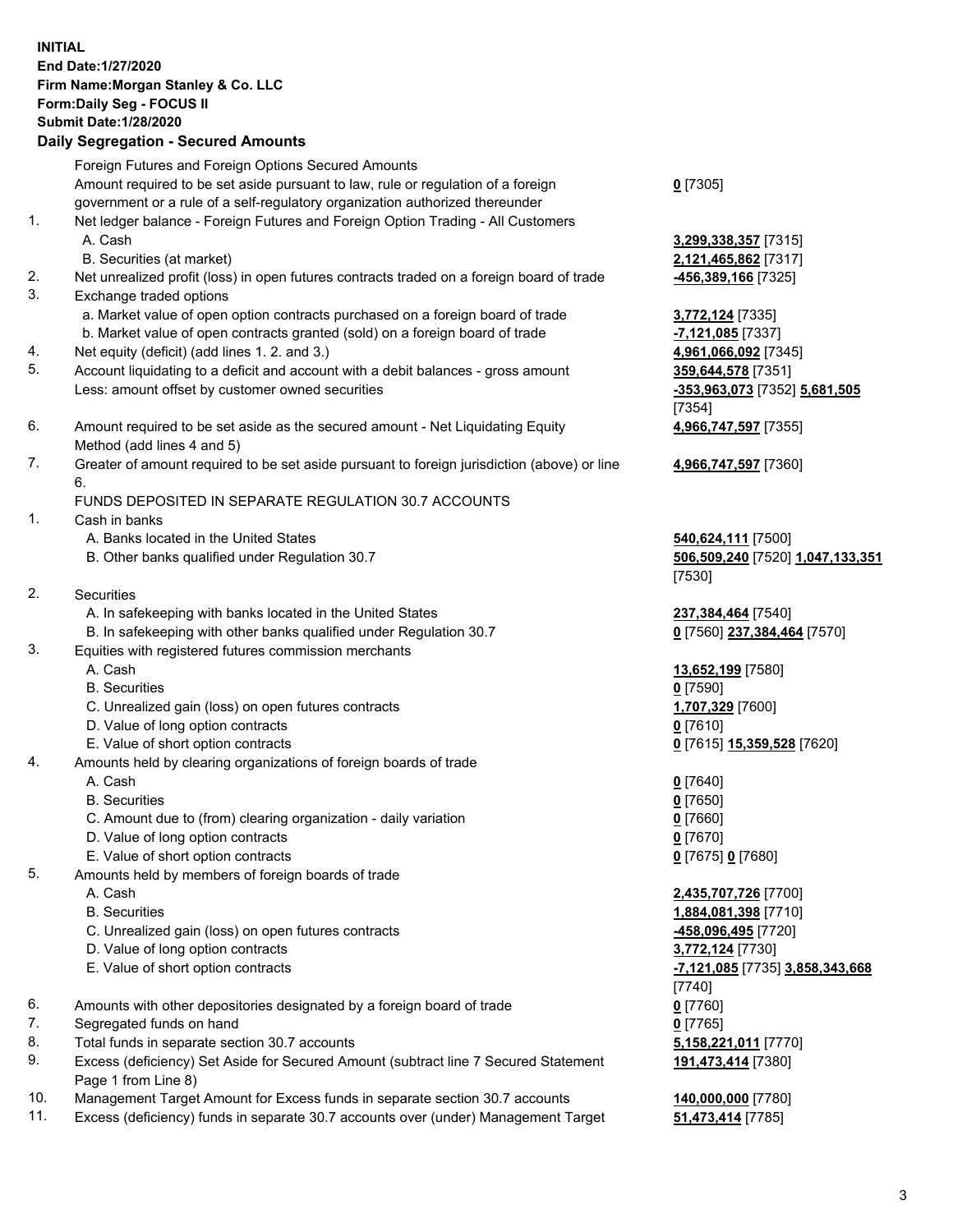| Form: Daily Seg - FOCUS II<br><b>Submit Date: 1/28/2020</b><br>Daily Segregation - Segregation Statement<br>SEGREGATION REQUIREMENTS (Section 4d(2) of the CEAct)<br>1.<br>Net ledger balance<br>A. Cash<br><b>9,718,161,710</b> [7010]<br>B. Securities (at market)<br>6,055,299,190 [7020]<br>2.<br>890,118,540 [7030]<br>Net unrealized profit (loss) in open futures contracts traded on a contract market<br>3.<br>Exchange traded options<br>A. Add market value of open option contracts purchased on a contract market<br>442,101,223 [7032]<br>B. Deduct market value of open option contracts granted (sold) on a contract market<br>401,634,564 [7033]<br>Net equity (deficit) (add lines 1, 2 and 3)<br>4.<br>16,704,046,099 [7040]<br>5.<br>Accounts liquidating to a deficit and accounts with<br>debit balances - gross amount<br>819,838,503 [7045]<br>Less: amount offset by customer securities<br>-818,876,825 [7047] 961,678 [7050]<br>6.<br>Amount required to be segregated (add lines 4 and 5)<br>16,705,007,777 [7060]<br>FUNDS IN SEGREGATED ACCOUNTS<br>7.<br>Deposited in segregated funds bank accounts<br>A. Cash<br><u>3,162,196,914</u> [7070]<br>B. Securities representing investments of customers' funds (at market)<br>0 [7080]<br>C. Securities held for particular customers or option customers in lieu of cash (at<br>718,896,363 [7090]<br>market)<br>8.<br>Margins on deposit with derivatives clearing organizations of contract markets<br>A. Cash<br>8,381,787,568 [7100]<br>B. Securities representing investments of customers' funds (at market)<br>$0$ [7110]<br>C. Securities held for particular customers or option customers in lieu of cash (at<br>5,336,402,827 [7120]<br>market)<br>9.<br>Net settlement from (to) derivatives clearing organizations of contract markets<br><u>-653,547,987</u> [7130]<br>10.<br>Exchange traded options<br>A. Value of open long option contracts<br><u>442,101,223</u> [7132]<br>B. Value of open short option contracts<br>-401,634,564 [7133]<br>11.<br>Net equities with other FCMs<br>A. Net liquidating equity<br><u>3,113,240</u> [7140]<br>B. Securities representing investments of customers' funds (at market)<br>$0$ [7160]<br>C. Securities held for particular customers or option customers in lieu of cash (at<br>0 <sup>[7170]</sup><br>market)<br>12.<br>Segregated funds on hand<br>$0$ [7150]<br>13.<br>Total amount in segregation (add lines 7 through 12)<br>16,989,315,584 [7180]<br>14.<br>Excess (deficiency) funds in segregation (subtract line 6 from line 13)<br><u>284,307,807</u> [7190]<br>15.<br>Management Target Amount for Excess funds in segregation<br>235,000,000 [7194] | <b>INITIAL</b> | End Date: 1/27/2020<br>Firm Name: Morgan Stanley & Co. LLC |  |
|-------------------------------------------------------------------------------------------------------------------------------------------------------------------------------------------------------------------------------------------------------------------------------------------------------------------------------------------------------------------------------------------------------------------------------------------------------------------------------------------------------------------------------------------------------------------------------------------------------------------------------------------------------------------------------------------------------------------------------------------------------------------------------------------------------------------------------------------------------------------------------------------------------------------------------------------------------------------------------------------------------------------------------------------------------------------------------------------------------------------------------------------------------------------------------------------------------------------------------------------------------------------------------------------------------------------------------------------------------------------------------------------------------------------------------------------------------------------------------------------------------------------------------------------------------------------------------------------------------------------------------------------------------------------------------------------------------------------------------------------------------------------------------------------------------------------------------------------------------------------------------------------------------------------------------------------------------------------------------------------------------------------------------------------------------------------------------------------------------------------------------------------------------------------------------------------------------------------------------------------------------------------------------------------------------------------------------------------------------------------------------------------------------------------------------------------------------------------------------------------------------------------------------------------------------------------------------------------------------------------------------------------------------------------------------------------------------------|----------------|------------------------------------------------------------|--|
|                                                                                                                                                                                                                                                                                                                                                                                                                                                                                                                                                                                                                                                                                                                                                                                                                                                                                                                                                                                                                                                                                                                                                                                                                                                                                                                                                                                                                                                                                                                                                                                                                                                                                                                                                                                                                                                                                                                                                                                                                                                                                                                                                                                                                                                                                                                                                                                                                                                                                                                                                                                                                                                                                                             |                |                                                            |  |
|                                                                                                                                                                                                                                                                                                                                                                                                                                                                                                                                                                                                                                                                                                                                                                                                                                                                                                                                                                                                                                                                                                                                                                                                                                                                                                                                                                                                                                                                                                                                                                                                                                                                                                                                                                                                                                                                                                                                                                                                                                                                                                                                                                                                                                                                                                                                                                                                                                                                                                                                                                                                                                                                                                             |                |                                                            |  |
|                                                                                                                                                                                                                                                                                                                                                                                                                                                                                                                                                                                                                                                                                                                                                                                                                                                                                                                                                                                                                                                                                                                                                                                                                                                                                                                                                                                                                                                                                                                                                                                                                                                                                                                                                                                                                                                                                                                                                                                                                                                                                                                                                                                                                                                                                                                                                                                                                                                                                                                                                                                                                                                                                                             |                |                                                            |  |
|                                                                                                                                                                                                                                                                                                                                                                                                                                                                                                                                                                                                                                                                                                                                                                                                                                                                                                                                                                                                                                                                                                                                                                                                                                                                                                                                                                                                                                                                                                                                                                                                                                                                                                                                                                                                                                                                                                                                                                                                                                                                                                                                                                                                                                                                                                                                                                                                                                                                                                                                                                                                                                                                                                             |                |                                                            |  |
|                                                                                                                                                                                                                                                                                                                                                                                                                                                                                                                                                                                                                                                                                                                                                                                                                                                                                                                                                                                                                                                                                                                                                                                                                                                                                                                                                                                                                                                                                                                                                                                                                                                                                                                                                                                                                                                                                                                                                                                                                                                                                                                                                                                                                                                                                                                                                                                                                                                                                                                                                                                                                                                                                                             |                |                                                            |  |
|                                                                                                                                                                                                                                                                                                                                                                                                                                                                                                                                                                                                                                                                                                                                                                                                                                                                                                                                                                                                                                                                                                                                                                                                                                                                                                                                                                                                                                                                                                                                                                                                                                                                                                                                                                                                                                                                                                                                                                                                                                                                                                                                                                                                                                                                                                                                                                                                                                                                                                                                                                                                                                                                                                             |                |                                                            |  |
|                                                                                                                                                                                                                                                                                                                                                                                                                                                                                                                                                                                                                                                                                                                                                                                                                                                                                                                                                                                                                                                                                                                                                                                                                                                                                                                                                                                                                                                                                                                                                                                                                                                                                                                                                                                                                                                                                                                                                                                                                                                                                                                                                                                                                                                                                                                                                                                                                                                                                                                                                                                                                                                                                                             |                |                                                            |  |
|                                                                                                                                                                                                                                                                                                                                                                                                                                                                                                                                                                                                                                                                                                                                                                                                                                                                                                                                                                                                                                                                                                                                                                                                                                                                                                                                                                                                                                                                                                                                                                                                                                                                                                                                                                                                                                                                                                                                                                                                                                                                                                                                                                                                                                                                                                                                                                                                                                                                                                                                                                                                                                                                                                             |                |                                                            |  |
|                                                                                                                                                                                                                                                                                                                                                                                                                                                                                                                                                                                                                                                                                                                                                                                                                                                                                                                                                                                                                                                                                                                                                                                                                                                                                                                                                                                                                                                                                                                                                                                                                                                                                                                                                                                                                                                                                                                                                                                                                                                                                                                                                                                                                                                                                                                                                                                                                                                                                                                                                                                                                                                                                                             |                |                                                            |  |
|                                                                                                                                                                                                                                                                                                                                                                                                                                                                                                                                                                                                                                                                                                                                                                                                                                                                                                                                                                                                                                                                                                                                                                                                                                                                                                                                                                                                                                                                                                                                                                                                                                                                                                                                                                                                                                                                                                                                                                                                                                                                                                                                                                                                                                                                                                                                                                                                                                                                                                                                                                                                                                                                                                             |                |                                                            |  |
|                                                                                                                                                                                                                                                                                                                                                                                                                                                                                                                                                                                                                                                                                                                                                                                                                                                                                                                                                                                                                                                                                                                                                                                                                                                                                                                                                                                                                                                                                                                                                                                                                                                                                                                                                                                                                                                                                                                                                                                                                                                                                                                                                                                                                                                                                                                                                                                                                                                                                                                                                                                                                                                                                                             |                |                                                            |  |
|                                                                                                                                                                                                                                                                                                                                                                                                                                                                                                                                                                                                                                                                                                                                                                                                                                                                                                                                                                                                                                                                                                                                                                                                                                                                                                                                                                                                                                                                                                                                                                                                                                                                                                                                                                                                                                                                                                                                                                                                                                                                                                                                                                                                                                                                                                                                                                                                                                                                                                                                                                                                                                                                                                             |                |                                                            |  |
|                                                                                                                                                                                                                                                                                                                                                                                                                                                                                                                                                                                                                                                                                                                                                                                                                                                                                                                                                                                                                                                                                                                                                                                                                                                                                                                                                                                                                                                                                                                                                                                                                                                                                                                                                                                                                                                                                                                                                                                                                                                                                                                                                                                                                                                                                                                                                                                                                                                                                                                                                                                                                                                                                                             |                |                                                            |  |
|                                                                                                                                                                                                                                                                                                                                                                                                                                                                                                                                                                                                                                                                                                                                                                                                                                                                                                                                                                                                                                                                                                                                                                                                                                                                                                                                                                                                                                                                                                                                                                                                                                                                                                                                                                                                                                                                                                                                                                                                                                                                                                                                                                                                                                                                                                                                                                                                                                                                                                                                                                                                                                                                                                             |                |                                                            |  |
|                                                                                                                                                                                                                                                                                                                                                                                                                                                                                                                                                                                                                                                                                                                                                                                                                                                                                                                                                                                                                                                                                                                                                                                                                                                                                                                                                                                                                                                                                                                                                                                                                                                                                                                                                                                                                                                                                                                                                                                                                                                                                                                                                                                                                                                                                                                                                                                                                                                                                                                                                                                                                                                                                                             |                |                                                            |  |
|                                                                                                                                                                                                                                                                                                                                                                                                                                                                                                                                                                                                                                                                                                                                                                                                                                                                                                                                                                                                                                                                                                                                                                                                                                                                                                                                                                                                                                                                                                                                                                                                                                                                                                                                                                                                                                                                                                                                                                                                                                                                                                                                                                                                                                                                                                                                                                                                                                                                                                                                                                                                                                                                                                             |                |                                                            |  |
|                                                                                                                                                                                                                                                                                                                                                                                                                                                                                                                                                                                                                                                                                                                                                                                                                                                                                                                                                                                                                                                                                                                                                                                                                                                                                                                                                                                                                                                                                                                                                                                                                                                                                                                                                                                                                                                                                                                                                                                                                                                                                                                                                                                                                                                                                                                                                                                                                                                                                                                                                                                                                                                                                                             |                |                                                            |  |
|                                                                                                                                                                                                                                                                                                                                                                                                                                                                                                                                                                                                                                                                                                                                                                                                                                                                                                                                                                                                                                                                                                                                                                                                                                                                                                                                                                                                                                                                                                                                                                                                                                                                                                                                                                                                                                                                                                                                                                                                                                                                                                                                                                                                                                                                                                                                                                                                                                                                                                                                                                                                                                                                                                             |                |                                                            |  |
|                                                                                                                                                                                                                                                                                                                                                                                                                                                                                                                                                                                                                                                                                                                                                                                                                                                                                                                                                                                                                                                                                                                                                                                                                                                                                                                                                                                                                                                                                                                                                                                                                                                                                                                                                                                                                                                                                                                                                                                                                                                                                                                                                                                                                                                                                                                                                                                                                                                                                                                                                                                                                                                                                                             |                |                                                            |  |
|                                                                                                                                                                                                                                                                                                                                                                                                                                                                                                                                                                                                                                                                                                                                                                                                                                                                                                                                                                                                                                                                                                                                                                                                                                                                                                                                                                                                                                                                                                                                                                                                                                                                                                                                                                                                                                                                                                                                                                                                                                                                                                                                                                                                                                                                                                                                                                                                                                                                                                                                                                                                                                                                                                             |                |                                                            |  |
|                                                                                                                                                                                                                                                                                                                                                                                                                                                                                                                                                                                                                                                                                                                                                                                                                                                                                                                                                                                                                                                                                                                                                                                                                                                                                                                                                                                                                                                                                                                                                                                                                                                                                                                                                                                                                                                                                                                                                                                                                                                                                                                                                                                                                                                                                                                                                                                                                                                                                                                                                                                                                                                                                                             |                |                                                            |  |
|                                                                                                                                                                                                                                                                                                                                                                                                                                                                                                                                                                                                                                                                                                                                                                                                                                                                                                                                                                                                                                                                                                                                                                                                                                                                                                                                                                                                                                                                                                                                                                                                                                                                                                                                                                                                                                                                                                                                                                                                                                                                                                                                                                                                                                                                                                                                                                                                                                                                                                                                                                                                                                                                                                             |                |                                                            |  |
|                                                                                                                                                                                                                                                                                                                                                                                                                                                                                                                                                                                                                                                                                                                                                                                                                                                                                                                                                                                                                                                                                                                                                                                                                                                                                                                                                                                                                                                                                                                                                                                                                                                                                                                                                                                                                                                                                                                                                                                                                                                                                                                                                                                                                                                                                                                                                                                                                                                                                                                                                                                                                                                                                                             |                |                                                            |  |
|                                                                                                                                                                                                                                                                                                                                                                                                                                                                                                                                                                                                                                                                                                                                                                                                                                                                                                                                                                                                                                                                                                                                                                                                                                                                                                                                                                                                                                                                                                                                                                                                                                                                                                                                                                                                                                                                                                                                                                                                                                                                                                                                                                                                                                                                                                                                                                                                                                                                                                                                                                                                                                                                                                             |                |                                                            |  |
|                                                                                                                                                                                                                                                                                                                                                                                                                                                                                                                                                                                                                                                                                                                                                                                                                                                                                                                                                                                                                                                                                                                                                                                                                                                                                                                                                                                                                                                                                                                                                                                                                                                                                                                                                                                                                                                                                                                                                                                                                                                                                                                                                                                                                                                                                                                                                                                                                                                                                                                                                                                                                                                                                                             |                |                                                            |  |
|                                                                                                                                                                                                                                                                                                                                                                                                                                                                                                                                                                                                                                                                                                                                                                                                                                                                                                                                                                                                                                                                                                                                                                                                                                                                                                                                                                                                                                                                                                                                                                                                                                                                                                                                                                                                                                                                                                                                                                                                                                                                                                                                                                                                                                                                                                                                                                                                                                                                                                                                                                                                                                                                                                             |                |                                                            |  |
|                                                                                                                                                                                                                                                                                                                                                                                                                                                                                                                                                                                                                                                                                                                                                                                                                                                                                                                                                                                                                                                                                                                                                                                                                                                                                                                                                                                                                                                                                                                                                                                                                                                                                                                                                                                                                                                                                                                                                                                                                                                                                                                                                                                                                                                                                                                                                                                                                                                                                                                                                                                                                                                                                                             |                |                                                            |  |
|                                                                                                                                                                                                                                                                                                                                                                                                                                                                                                                                                                                                                                                                                                                                                                                                                                                                                                                                                                                                                                                                                                                                                                                                                                                                                                                                                                                                                                                                                                                                                                                                                                                                                                                                                                                                                                                                                                                                                                                                                                                                                                                                                                                                                                                                                                                                                                                                                                                                                                                                                                                                                                                                                                             |                |                                                            |  |
|                                                                                                                                                                                                                                                                                                                                                                                                                                                                                                                                                                                                                                                                                                                                                                                                                                                                                                                                                                                                                                                                                                                                                                                                                                                                                                                                                                                                                                                                                                                                                                                                                                                                                                                                                                                                                                                                                                                                                                                                                                                                                                                                                                                                                                                                                                                                                                                                                                                                                                                                                                                                                                                                                                             |                |                                                            |  |
|                                                                                                                                                                                                                                                                                                                                                                                                                                                                                                                                                                                                                                                                                                                                                                                                                                                                                                                                                                                                                                                                                                                                                                                                                                                                                                                                                                                                                                                                                                                                                                                                                                                                                                                                                                                                                                                                                                                                                                                                                                                                                                                                                                                                                                                                                                                                                                                                                                                                                                                                                                                                                                                                                                             |                |                                                            |  |
|                                                                                                                                                                                                                                                                                                                                                                                                                                                                                                                                                                                                                                                                                                                                                                                                                                                                                                                                                                                                                                                                                                                                                                                                                                                                                                                                                                                                                                                                                                                                                                                                                                                                                                                                                                                                                                                                                                                                                                                                                                                                                                                                                                                                                                                                                                                                                                                                                                                                                                                                                                                                                                                                                                             |                |                                                            |  |
|                                                                                                                                                                                                                                                                                                                                                                                                                                                                                                                                                                                                                                                                                                                                                                                                                                                                                                                                                                                                                                                                                                                                                                                                                                                                                                                                                                                                                                                                                                                                                                                                                                                                                                                                                                                                                                                                                                                                                                                                                                                                                                                                                                                                                                                                                                                                                                                                                                                                                                                                                                                                                                                                                                             |                |                                                            |  |
|                                                                                                                                                                                                                                                                                                                                                                                                                                                                                                                                                                                                                                                                                                                                                                                                                                                                                                                                                                                                                                                                                                                                                                                                                                                                                                                                                                                                                                                                                                                                                                                                                                                                                                                                                                                                                                                                                                                                                                                                                                                                                                                                                                                                                                                                                                                                                                                                                                                                                                                                                                                                                                                                                                             |                |                                                            |  |
|                                                                                                                                                                                                                                                                                                                                                                                                                                                                                                                                                                                                                                                                                                                                                                                                                                                                                                                                                                                                                                                                                                                                                                                                                                                                                                                                                                                                                                                                                                                                                                                                                                                                                                                                                                                                                                                                                                                                                                                                                                                                                                                                                                                                                                                                                                                                                                                                                                                                                                                                                                                                                                                                                                             |                |                                                            |  |
|                                                                                                                                                                                                                                                                                                                                                                                                                                                                                                                                                                                                                                                                                                                                                                                                                                                                                                                                                                                                                                                                                                                                                                                                                                                                                                                                                                                                                                                                                                                                                                                                                                                                                                                                                                                                                                                                                                                                                                                                                                                                                                                                                                                                                                                                                                                                                                                                                                                                                                                                                                                                                                                                                                             |                |                                                            |  |
|                                                                                                                                                                                                                                                                                                                                                                                                                                                                                                                                                                                                                                                                                                                                                                                                                                                                                                                                                                                                                                                                                                                                                                                                                                                                                                                                                                                                                                                                                                                                                                                                                                                                                                                                                                                                                                                                                                                                                                                                                                                                                                                                                                                                                                                                                                                                                                                                                                                                                                                                                                                                                                                                                                             |                |                                                            |  |
|                                                                                                                                                                                                                                                                                                                                                                                                                                                                                                                                                                                                                                                                                                                                                                                                                                                                                                                                                                                                                                                                                                                                                                                                                                                                                                                                                                                                                                                                                                                                                                                                                                                                                                                                                                                                                                                                                                                                                                                                                                                                                                                                                                                                                                                                                                                                                                                                                                                                                                                                                                                                                                                                                                             |                |                                                            |  |

16. Excess (deficiency) funds in segregation over (under) Management Target Amount Excess

**49,307,807** [7198]